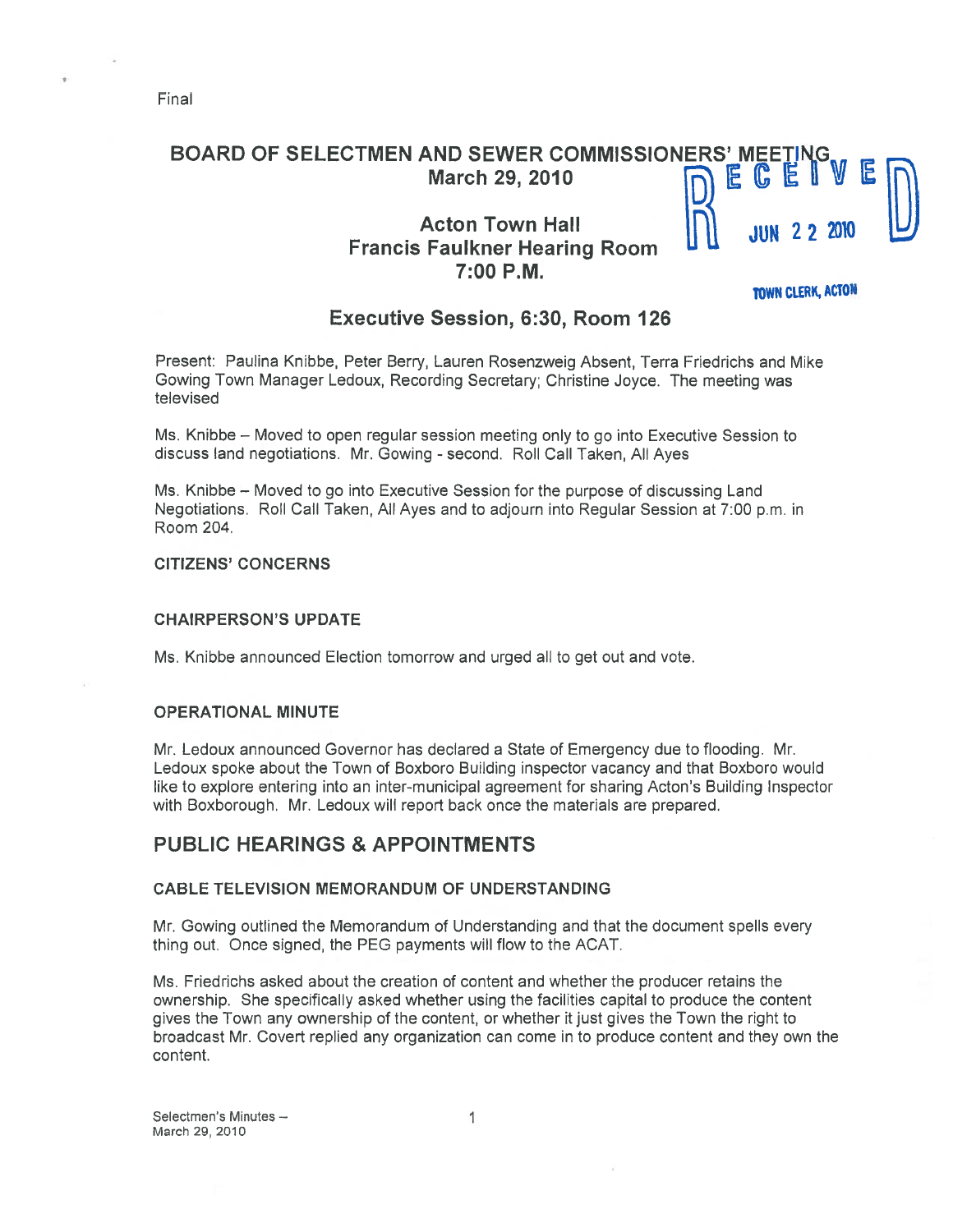Ms. Knibbe asked about advertising and wondered if we would see any advertising. John Covert replied it would the same as it is done on the Public Television Stations. Ms Friedrichs — Moved to enter into the Memorandum of Understanding with ACAT. Mr. Gowing —second. UNANIMOUS VOTE

# SELECTMEN'S BUSINESS

#### ALG/BUDGET DISCUSSION

Ms. Knibbe reviewed the last ALG and transfer of \$96,000 to the schools to close their budget hole, with the understanding that, it is not binding to the next ALG members and, would not be reoccurring.

#### 2010 ANNUAL TOWN MEETING

#### ARTICLE POSITIONS, ARTICLE 2 AND 4

Ms. Knibbe discussed the Nursing Enterprise Fund and recommendations. Mr. Gowing noted we are asking for \$50,000 transfer to Nursing Enterprise Fund to carry the Nursing Service through fiscal 2012. The problem we are having is to pull it or have <sup>a</sup> discussion on the floor of Town Meeting. Steve explained the money issues and will have the Finance Director serve as <sup>a</sup> comptroller and study this for <sup>a</sup> couple of months. Steve suggested we pull it off consent and address it on the floor. There will be policy decisions-- is there <sup>a</sup> public need, and is there <sup>a</sup> willingness to suppor<sup>t</sup> this program from taxpayers? It was noted we are required under State law to provide <sup>a</sup> Public Heath Nurse, but not at the current level that is provided currently.

Ms. Friedrichs spoke about her recent experience with health care in other communities and our lack of <sup>a</sup> free clinic. She suggested we look at pro-active health care. She asked about the referrals. All monies come from referrals. Merrily Evdokimoff, Nursing Supervisor noted that when they don't have referrals, they have cut the monies out of their budget.

Ms. Knibbe spoke about the need and agreed that 6 months is <sup>a</sup> good review period. She feels this article should be pulled off the Town Meeting Consent Agenda, as it deserves <sup>a</sup> full fledged discussion. Ms. Friedrichs - Move to remove Article 4 from Consent. Mr. Gowing - second -UNANIMOUS VOTE

Mr. Berry — Moved to appropriate \$50,000 for Nursing Service balance for remainder of FYI 0 and \$50,000 from Taxes and \$97,000 from the Nursing Enterprise Fund. Mr. Gowing — second. UNANIMOUS VOTE

Mr. Berry noted that in Article 2 some funds do not come from general revenues of the town but from the insurance payments

#### DISCUSSION OF ARTICLE 22

Ms. Knibbe discussed the funding for the COPS in school program to fund the third policeman. We said we had already included it in our budget. We could pass over Article 22 or accep<sup>t</sup> funds from free cash.

Ms. Knibbe - Moved to pass over Article 22. Mr. Berry — second. 3-1 — Ms. Friedrichs — No, Motion passes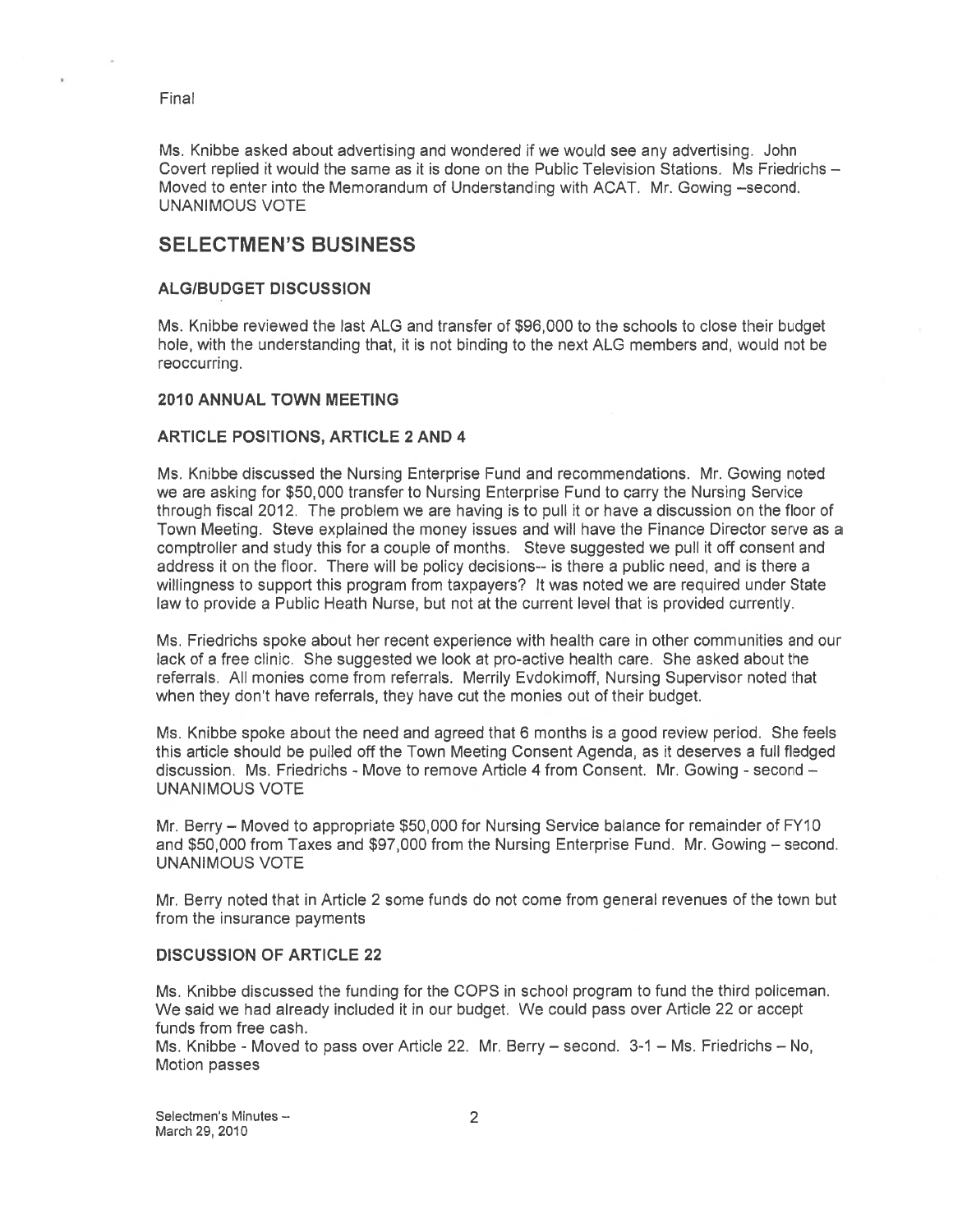#### BUDGET FUNDING SOURCES

Final spread sheet will be sent to Fin Com and League to prepare the score cards.

MUNICIPAL EMPLOYEE OF THE YEAR — Maura Haberman. It was noted that she does <sup>a</sup> good job in bringing in funds to sustain the Recreation Department.

#### PUBLIC SAFETY EMPLOYEE OF THE YEAR

Brent Carter has been involved with SAFE program.

Ms. Knibbe - Moved to ratify the employees chosen. Mr. Berry - second. UNANIMOUS VOTE

#### GREEN COMMUNITIES

Ms. Knibbe spoke about the Green Communities. The State is encouraging Green Communities. If you are delegated <sup>a</sup> Green Community you can ge<sup>t</sup> grants from the State. There are 5 criteria needed to be designated. We have <sup>a</sup> plan for fuel efficient cars and have reduced energy expenses by 20%, so we are already meeting some of the criteria, The deadline is May 14<sup>th</sup> and those who meet the criteria will be eligible to receive Grants in the first round. We are very close to meeting the criteria.

Mr. Ledoux had been concerned about expedited permitting, but he was more comfortable since changes were made.

#### RECORD OF VOTE, PIPER LANE

Mr. Ledoux explained the need for the vote to be formalized. Ms. Friedrichs — Moved to sign the Record of vote pertaining to Piper Lane. Mr. Gowing — second. UNANIMOUS VOTE

#### SELECTMEN'S REPORTS

Mr. Berry reported MBTA agreed to Acton's alternative design, two platforms and two elevators and bridge to use the <sup>p</sup>latforms. He thanked the State and the <sup>T</sup> for working so collaboratively on this project to make this <sup>a</sup> well designed project. Mr. Berry would like to continue to serve on the committee if the Selectmen chose to allow it.

Ms. Knibbe spoke about the Capital Funding FAQ's to be posted on the web site.

#### OTHER BUSINESS

#### CONSENT

Ms Friedrichs — Moved to accep<sup>t</sup> the consent items. Mr. Gowing — second. UNANIMOUS VOTE.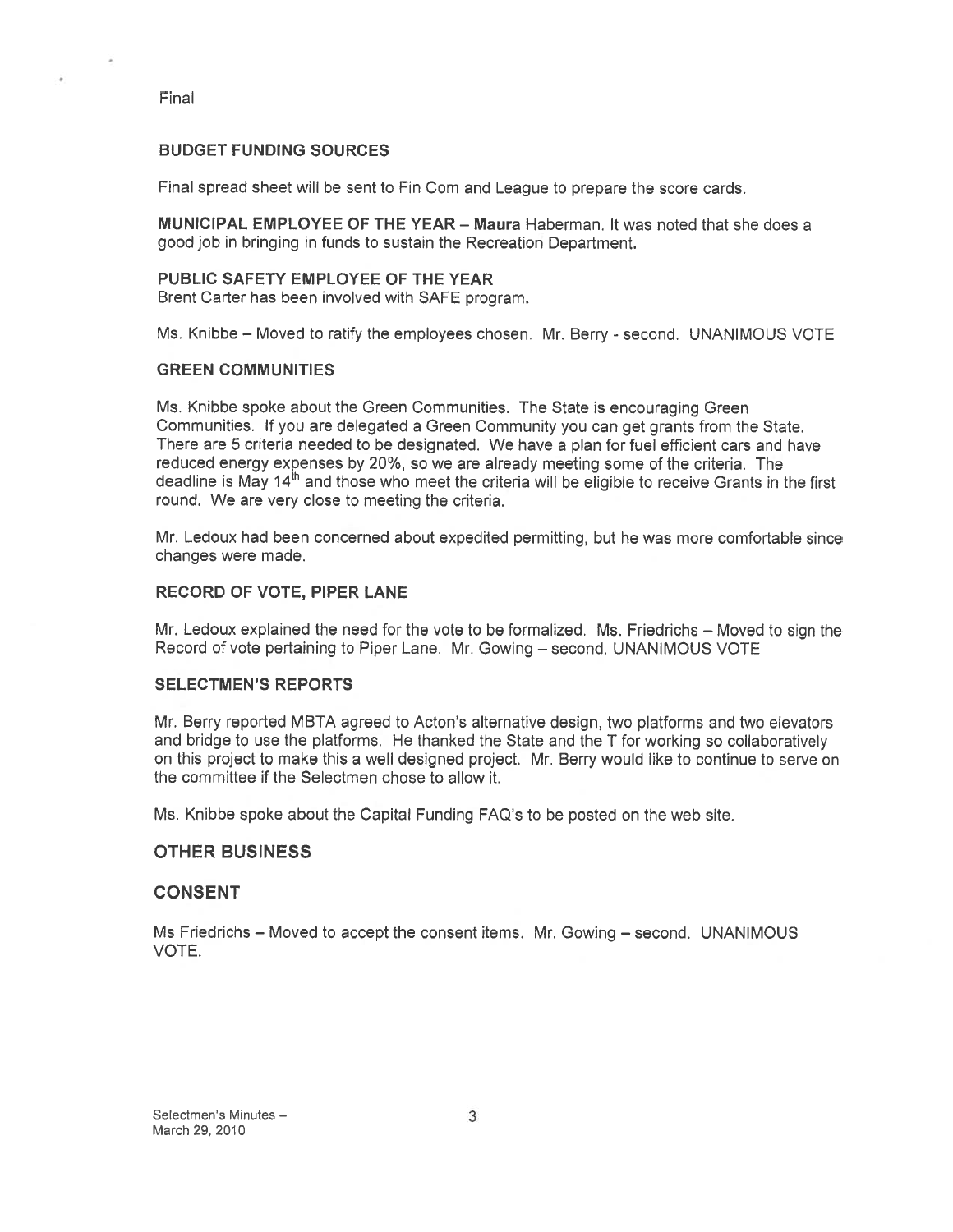Q)

ï

# EXECUTIVE SESSION

The Board held Executive session at 6:30 p.m. through 7:00 p.m.

Christine Joyce, Recording Secty

Clerk  $6210$ Date: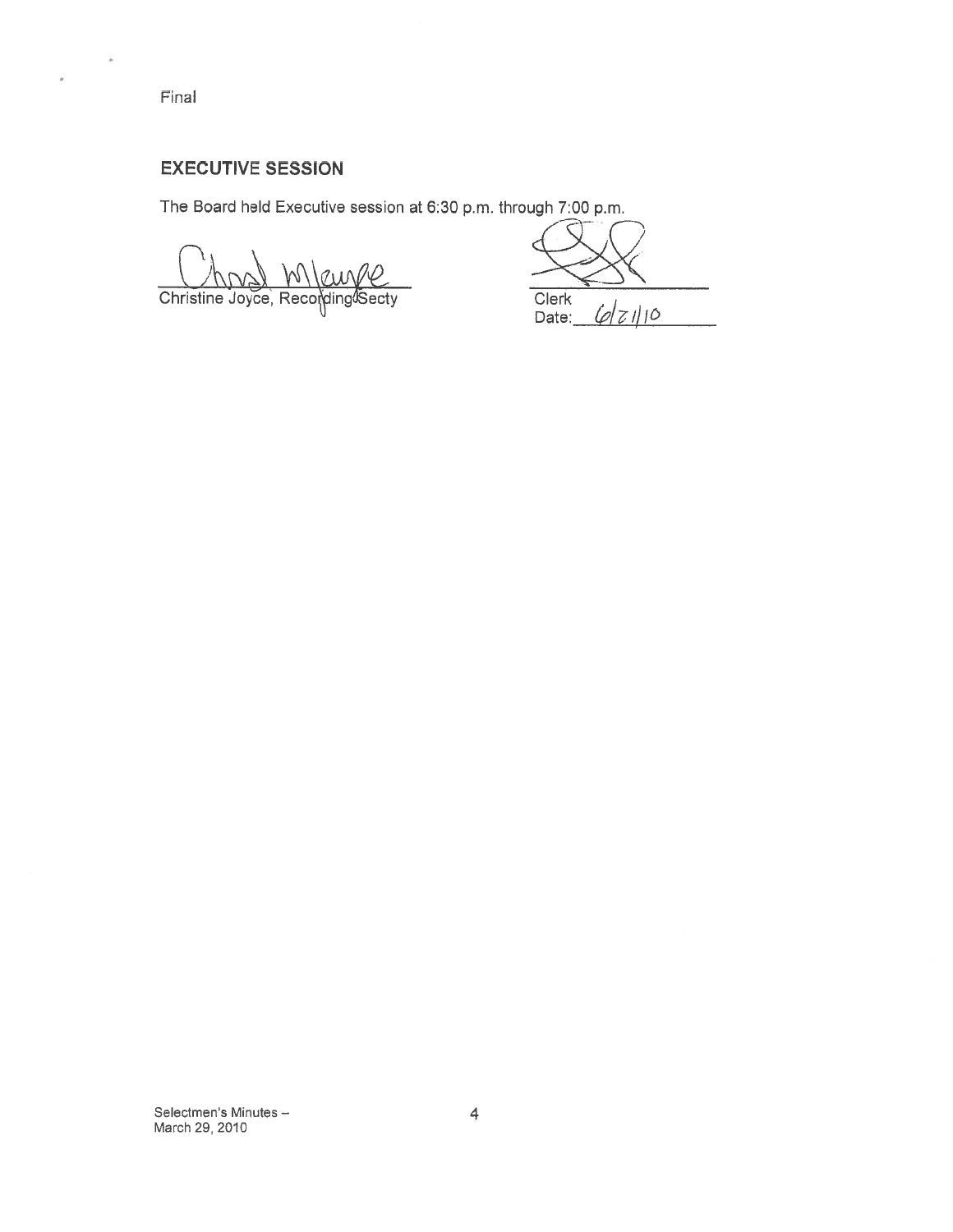# BOARD OF SELECTMEN & SEWER COMMISSIONERS' MEETING AGENDA EXECUTIVE SESSION, ROOM 126, 6:30 P.M. TO 7:00 P.M.

Francis Faulkner Hearing Room March 29, 2010 7:00PM

## EXECUTIVE SESSION — 6:30 P.M. TO 7:00 P.M.

- I. CITIZENS' CONCERNS
- II. PUBLIC HEARINGS AND APPOINTMENTS
	- 1. 7:05 CHAIRMAN'S UPDATE The Chair will briefly update the Board on Topics of interest
	- 2. 7:06 OPERATIONAL MINUTE The Town Manager will provide <sup>a</sup> brief repor<sup>t</sup> on topics of interest
	- 3. 7:15 CABLE TELEVISION MEMORANDUM OF UNDERSTANDING (MOU) ISSUE: Cable Television Agreement

## III. SELECTMEN'S BUSINESS

- 4. ALG/BUDGET DISCUSSION Enclosed please find materials in the subject regard
- 5. 2010 TOWN MEETING WARRANT No Materials Enclosed
- 5A. ARTICLE POSITIONS, ARTICLE 2 AND 4 Enclosed please find materials in the subject regard
- 5B DISCUSSION OF ARTICLE 22 No materials
- 5C BUDGET FUNDING SOURCES Enclosed please find materials in the subject regard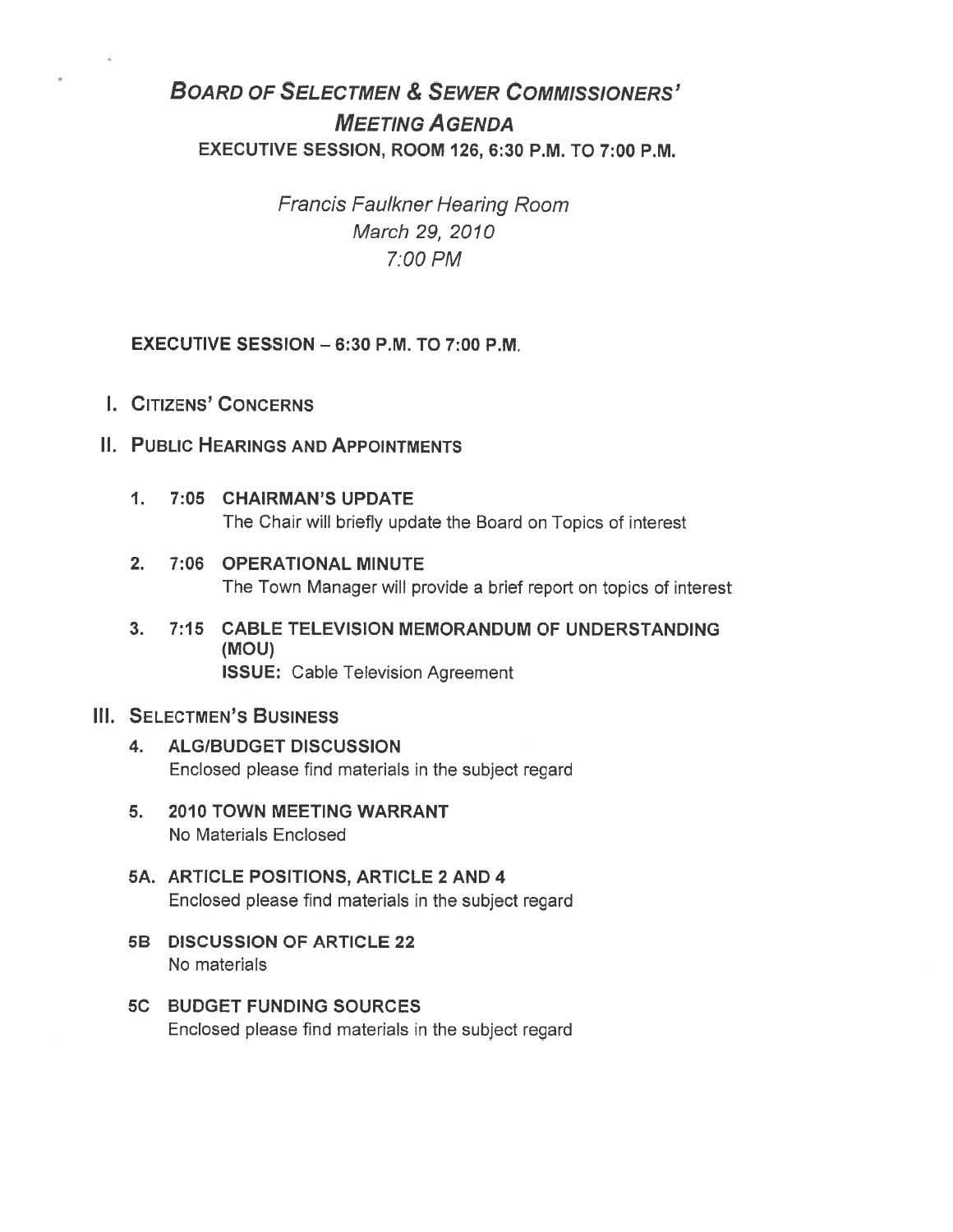- 6. EMPLOYEE OF THE YEAR / PUBLIC SAFETY EMPLOYEE OF THE YEAR Enclosed please find materials in the subject regard
- 7. GREEN COMMUNITIES APPLICATION Enclosed please find materials in the subject regard
- 8. RECORD OF VOTE, PIPER LANE Enclosed please find materials in the subject regard
- 9. SELECTMEN'S REPORTS Capital Warrant Article Funding FAQ's
- 10. OTHER BUSINESS

# IV. CONSENT AGENDA

- 11. USE SPECIAL PERMIT #06105107-411, SECOND AMENDMENT 251-255 MAIN STREET, SUNDBERG II REALTY TRUST Enclosed please find materials in the subject regard
- 12. DISPOSAL OF OBSOLETE MATERIALS, MEMORIAL LIBRARY Enclosed please find materials in the subject regard.
- 13. REQUEST TO AMEND THE LEVEL OF SPENDING, DOUGLAS AT DAWN REVOLVING ACCOUNT Enclosed please find materials in the subject regard

# 14. ACCEPT GIFT, POLICE DEPARTMENT Enclosed please find <sup>a</sup> gift of \$250.00 from the Law offices of Graham and Harsip, to be used to fund the Child Safety Program

# 15. ACCEPT GIFT, RECREATION DEPARTMENT Enclosed please find <sup>a</sup> gift of \$500.00 from Animal Emergency Care, to be used to fund Acton Day

# 16. ACCEPT GIFT, PUBLIC HEALTH NURSING SERVICE Enclosed please find <sup>a</sup> gift of \$500.00 from John Powers in his wife Elizabeth Powers memory, to be used by the Acton Public Health Nursing **Service**

# V. EXECUTIVE SESSION

There will be <sup>a</sup> need for Executive Session, Real Estate Negotiations